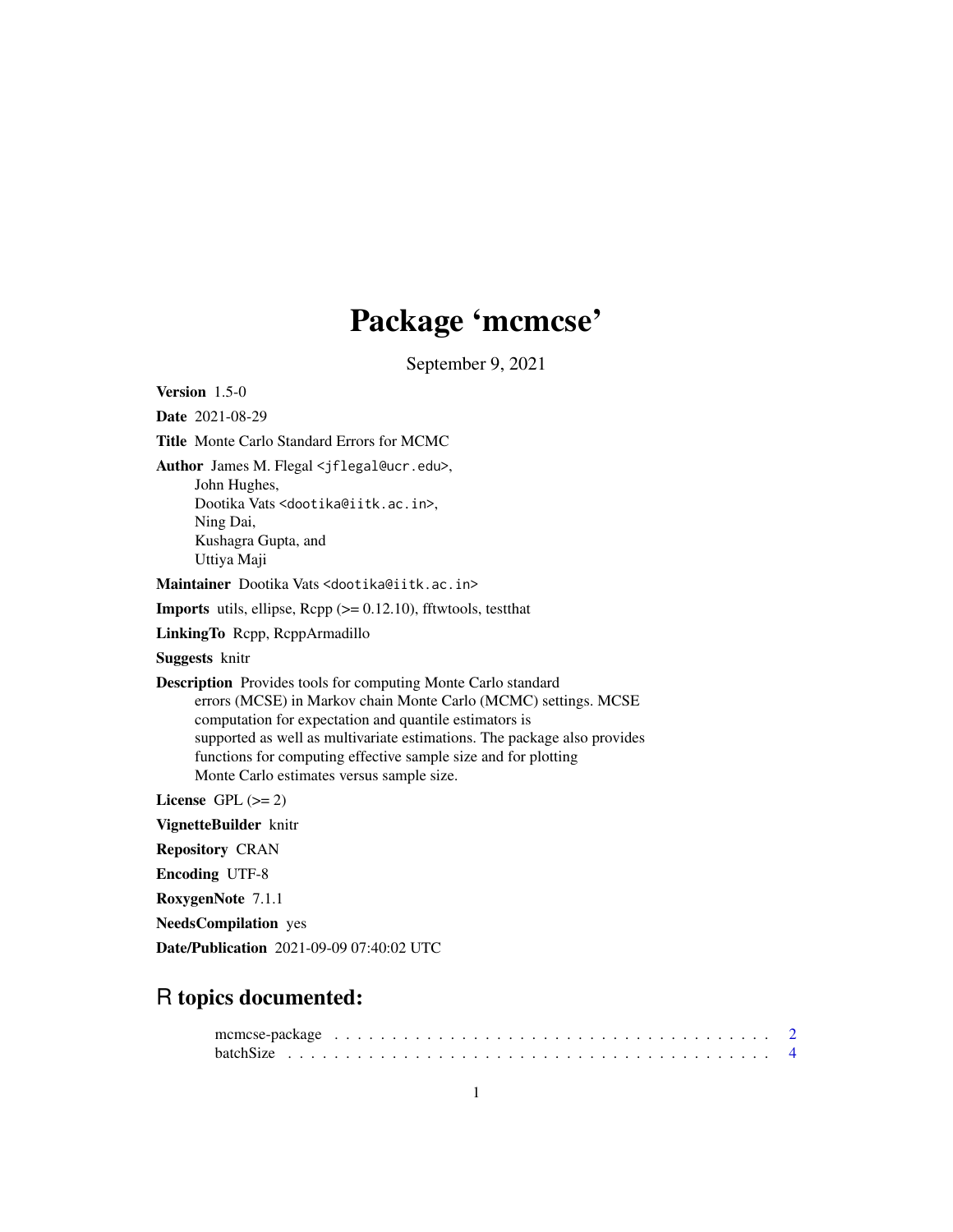# <span id="page-1-0"></span>2 mcmcse-package

| Index | 21 |
|-------|----|
|       |    |
|       |    |
|       |    |
|       |    |
|       |    |
|       |    |
|       |    |
|       |    |
|       |    |
|       |    |
|       |    |
|       |    |
|       |    |

mcmcse-package *Monte Carlo Standard Errors for MCMC*

# Description

Provides tools for computing Monte Carlo standard errors (MCSE) in Markov chain Monte Carlo (MCMC) settings. MCSE computation for expectation and quantile estimators is supported. The package also provides functions for computing effective sample size and for plotting Monte Carlo estimates versus sample size.

# Details

| Package: | mcmcse      |
|----------|-------------|
| Type:    | Package     |
| Version: | $1.5 - 0$   |
| Date:    | 2021-08-29  |
| License: | $GPL (= 2)$ |

# Author(s)

James M. Flegal <jflegal@ucr.edu>, John Hughes, Dootika Vats, <dootika@iitk.ac.in>, Ning Dai, Kushagra Gupta, and Uttiya Maji

Maintainer: Dootika Vats <dootika@iitk.ac.in>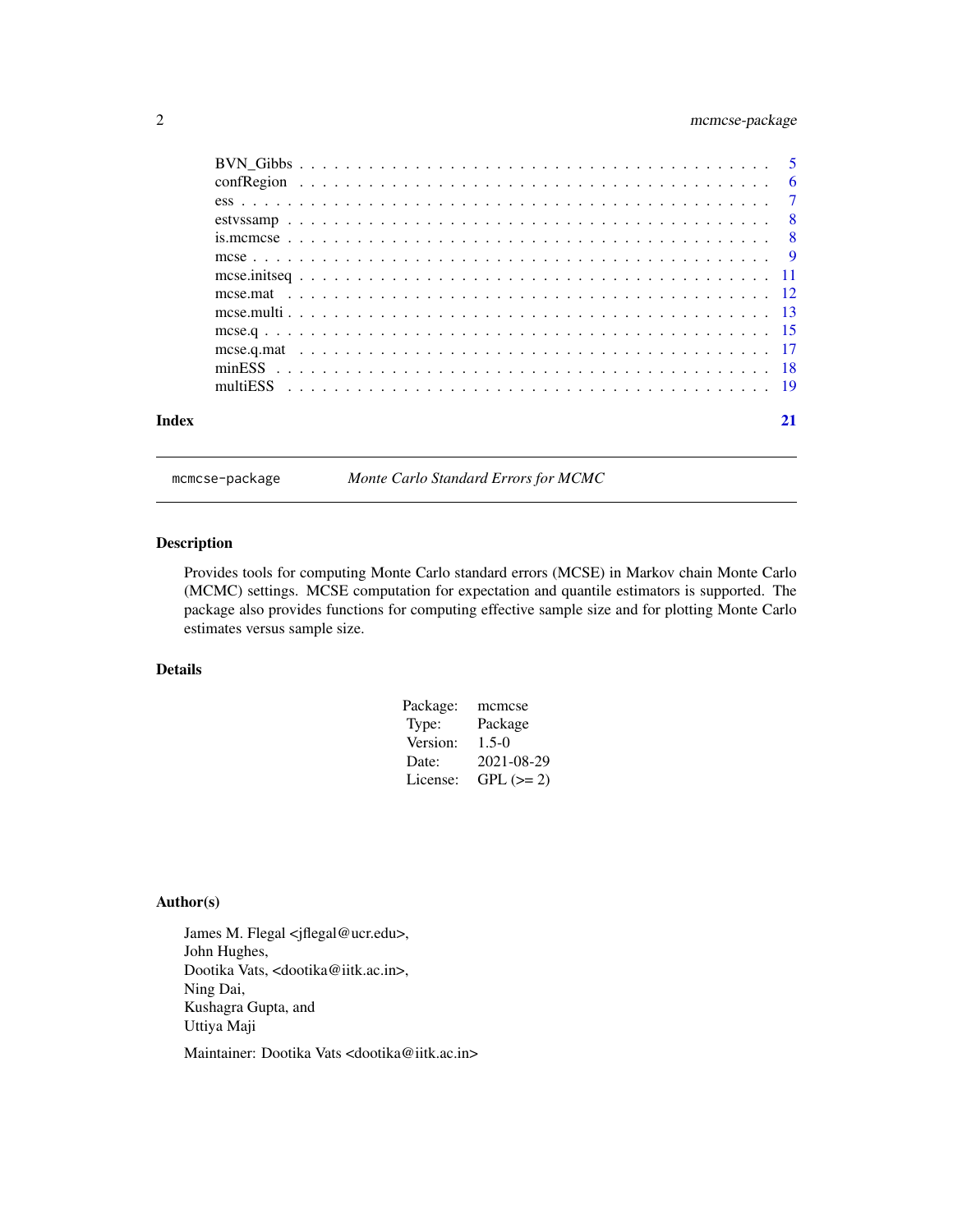#### References

Dai, N and Jones, G.L. (2017) Multivariate initial sequence estimators in Markov chain Monte Carlo, *Journal of Multivariate Analysis*, 159, 184-199.

Flegal, J. M. (2012) Applicability of subsampling bootstrap methods in Markov chain Monte Carlo. In Wozniakowski, H. and Plaskota, L., editors, *Monte Carlo and Quasi-Monte Carlo Methods 2010*, pages 363–372. Springer-Verlag.

Flegal, J. M. and Jones, G. L. (2010) Batch means and spectral variance estimators in Markov chain Monte Carlo. *The Annals of Statistics*, 38, 1034–1070.

Flegal, J. M. and Jones, G. L. (2011) Implementing Markov chain Monte Carlo: Estimating with confidence. In Brooks, S., Gelman, A., Jones, G. L., and Meng, X., editors, *Handbook of Markov Chain Monte Carlo*, pages 175–197. Chapman & Hall/CRC Press.

Doss, C. R., Flegal, J. M., Jones, G. L., and Neath, R. C. (2014). Markov chain Monte Carlo estimation of quantiles. *Electronic Journal of Statistics*, 8, 2448-2478.

Gong, L., and Flegal, J. M. A practical sequential stopping rule for high-dimensional Markov chain Monte Carlo. *Journal of Computational and Graphical Statistics*, 25, 684—700.

Heberle, J., and Sattarhoff, C. (2017). A fast algorithm for the computation of HAC covariance matrix estimators. *Econometrics*, 5, 9.

Jones, G. L., Haran, M., Caffo, B. S. and Neath, R. (2006) Fixed-width output analysis for Markov chain Monte Carlo. *Journal of the American Statistical Association*, 101, 1537–1547.

Liu, Y., Vats, D., and Flegal, J. M. (2021) Batch size selection for variance estimators in MCMC, *Methodology and Computing in Applied Probability*, to appear.

Vats, D., Flegal, J. M., and, Jones, G. L Multivariate output analysis for Markov chain Monte Carlo, *Biometrika*, 106, 321—337.

Vats, D., Flegal, J. M., and, Jones, G. L. (2018) Strong Consistency of multivariate spectral variance estimators for Markov chain Monte Carlo, *Bernoulli*, 24, 1860—1909.

```
n <- 1e3
mu = c(2, 50)sigma = matrix(c(1, 0.5, 0.5, 1), nrow = 2)out = BVN_Gibbs(n, mu, sigma)
multiESS(out)
ess(out)
mcse.mat(out)
mcse.bm < -mcse.multi(x = out)mcse.tuk <- mcse.multi(x = out, method = "tukey")
```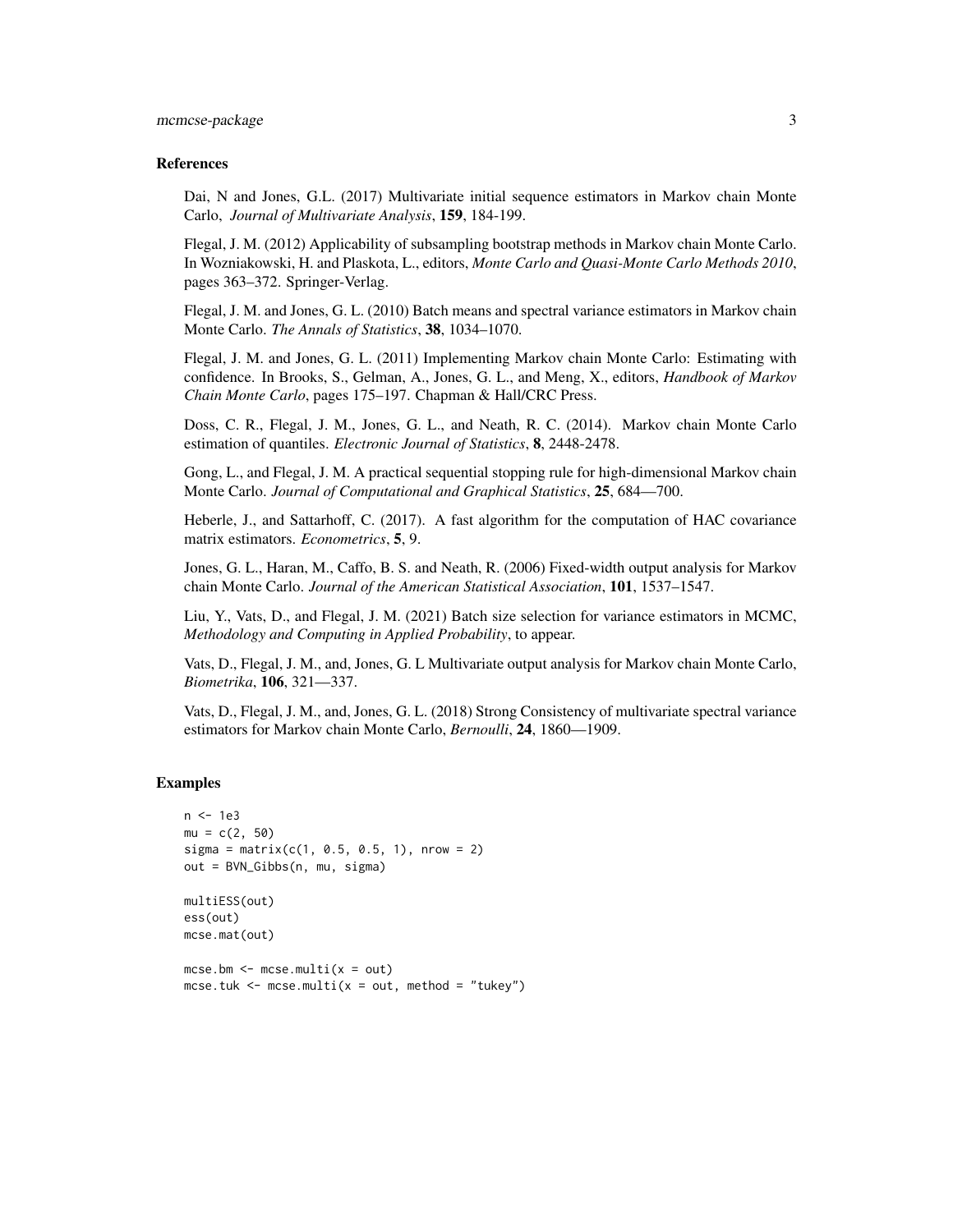<span id="page-3-1"></span><span id="page-3-0"></span>

# Description

Function returns the optimal batch size (or truncation point) for a given chain and method.

#### Usage

batchSize(x, method = c("bm", "obm", "bartlett", "tukey", "sub"), g = NULL, fast = TRUE)

### Arguments

| $\mathsf{x}$ | A matrix or data frame of Markov chain output. Number of rows is the Monte<br>Carlo sample size.                                                                                                                                                                                         |
|--------------|------------------------------------------------------------------------------------------------------------------------------------------------------------------------------------------------------------------------------------------------------------------------------------------|
| method       | Any of "bm", "obm", "bartlett", "tukey". "bm" represents batch means estima-<br>tor, "obm" represents the overlapping batch means estimator, and "bartlett"<br>and "tukey" represent the modified-Bartlett window and the Tukey-Hanning<br>windows for the spectral variance estimators. |
| g            | A function that represents features of interest, g is applied to each row of x and<br>thus g should take a vector input only. If g is NULL, g is set to be identity, which<br>is estimation of the mean of the target density.                                                           |
| fast         | Boolean variable for fast estimation using a reasonable subset of the Markov<br>chain.                                                                                                                                                                                                   |

# Details

batchSize fits a stationary autoregressive process to the marginals of x, selecting the order of the process as the one with the maximum AIC among the models with coefficients greater than a threshold.

# Value

A value of the optimal batch size (truncation point or bandwidth) is returned.

# References

Liu, Y., Vats, D., and Flegal, J. M. (2021) Batch size selection for variance estimators in MCMC, *Methodology and Computing in Applied Probability*, to appear.

#### See Also

[mcse.multi](#page-12-1) and [mcse](#page-8-1), which calls on batchSize.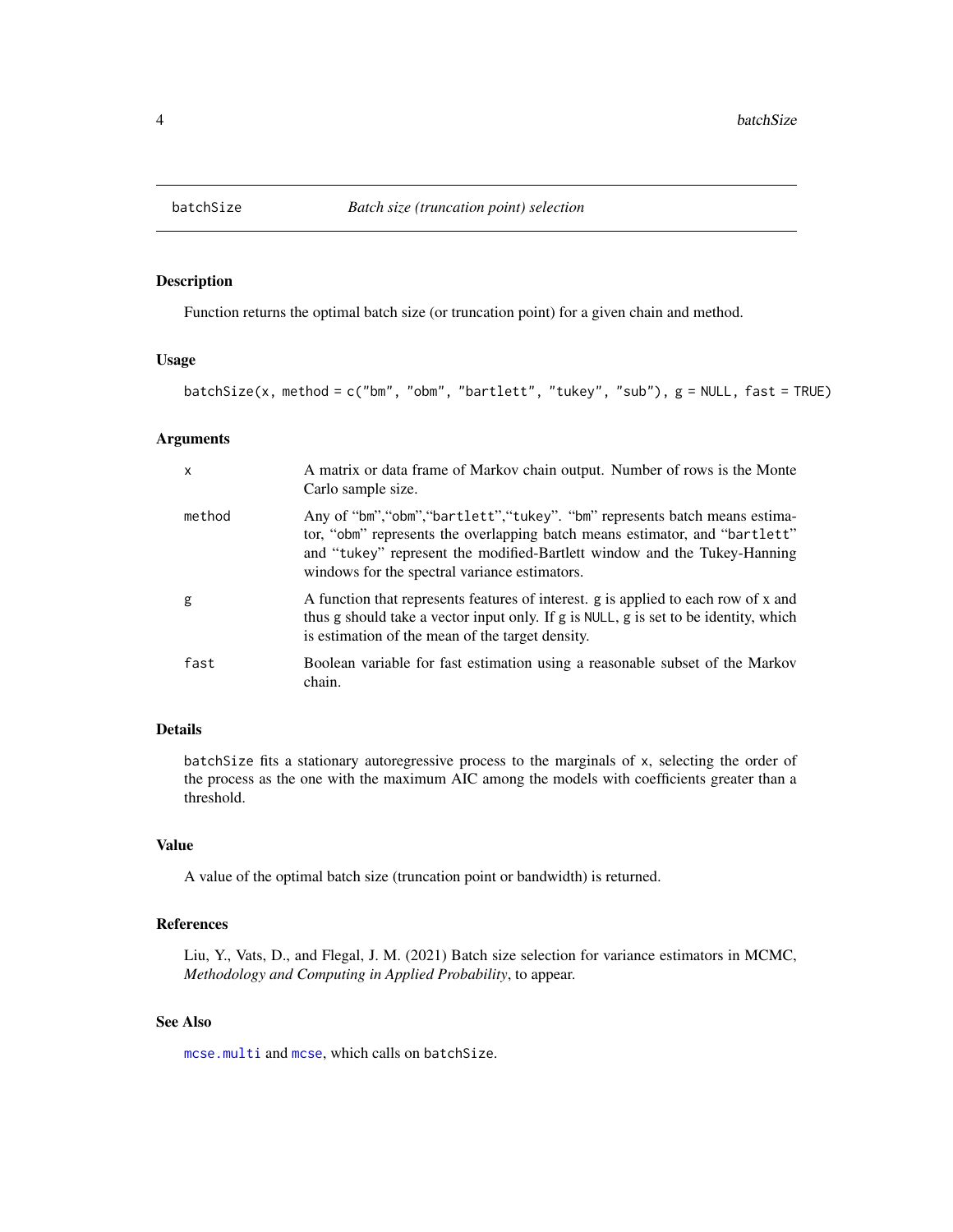# <span id="page-4-0"></span>BVN\_Gibbs 5

# Examples

```
## Bivariate Normal with mean (mu1, mu2) and covariance sigma
n <- 1e3
mu < -c(2, 50)sigma <- matrix(c(1, 0.5, 0.5, 1), nrow = 2)
out <- BVN_Gibbs(n, mu, sigma)
batchSize(out)
batchSize(out, method = "obm")
batchSize(out, method = "bartlett")
```
# BVN\_Gibbs *MCMC samples from a bivariate normal distribution*

# Description

Function returns Gibbs samples from a bivariate normal target density.

#### Usage

BVN\_Gibbs(n, mu, sigma)

# Arguments

| n     | Sample size of the Markov chain.                                                                      |
|-------|-------------------------------------------------------------------------------------------------------|
| mu    | A 2 dimensional vector. Mean of the target normal distribution.                                       |
| sigma | 2 x 2 symmetric positive definite matrix. The covariance matrix of the target<br>normal distribution. |

# Value

An n x 2 matrix of the Gibbs samples.

```
n <- 1e3
mu < -c(2, 50)sigma \leq matrix(c(1, 0.5, 0.5, 1), nrow = 2)
out <- BVN_Gibbs(n, mu, sigma)
```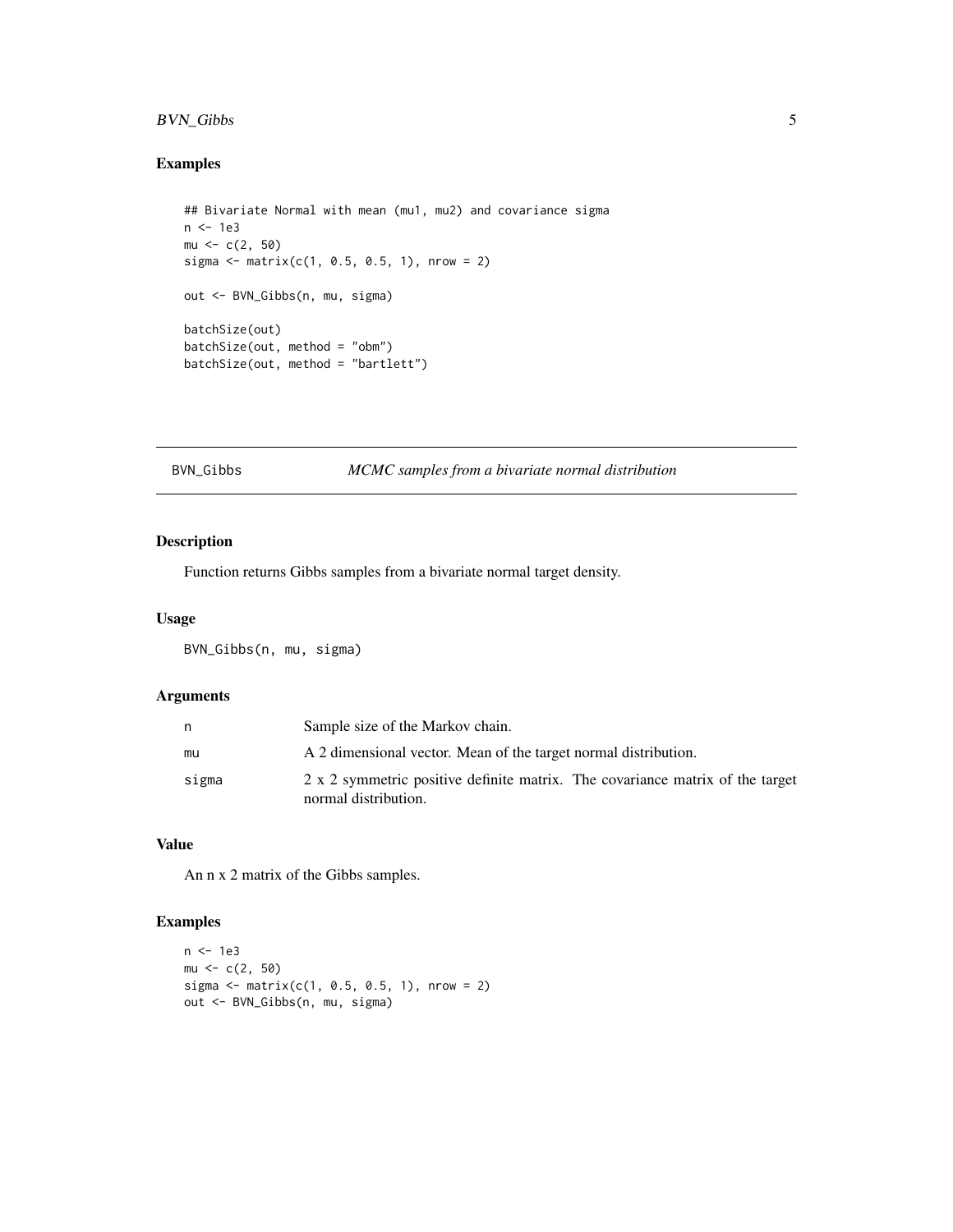<span id="page-5-0"></span>

# Description

Constructs confidence regions (ellipses) from the Markov chain output for the features of interest Function uses the ellipse package.

### Usage

```
confRegion(mcse.obj, which = c(1,2), level = .95)
```
# Arguments

| $mcse.$ obj | The list returned by the mcse, multi or mcse, in the command, or an memore<br>class object.                                          |
|-------------|--------------------------------------------------------------------------------------------------------------------------------------|
| which       | Integer vector of length 2 indicating the component for which to make the con-<br>fidence ellipse. Chooses the first two by default. |
| level       | confidence level for the ellipse.                                                                                                    |

#### Value

Returns a matrix of x and y coordinates for the ellipse. Use plot function on the matrix to plot the ellipse.

```
## Bivariate Normal with mean (mu1, mu2) and covariance sigma
n <- 1e3
mu < -c(2, 50)sigma <- matrix(c(1, 0.5, 0.5, 1), nrow = 2)
out <- BVN_Gibbs(n, mu, sigma)
mcerror <- mcse.multi(out, blather = TRUE)
## Plotting the ellipse
plot(confRegion(mcerror), type = 'l')
```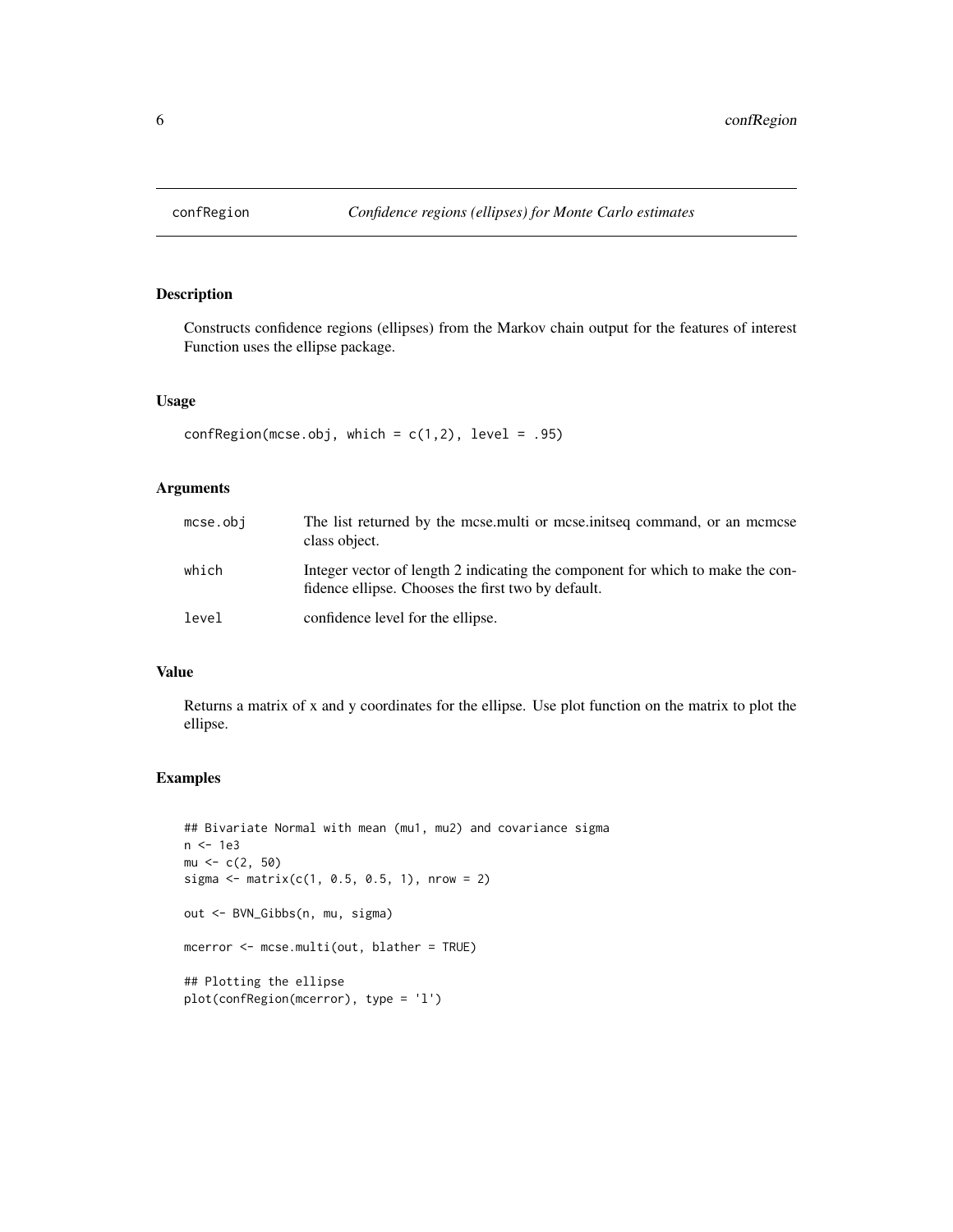#### Description

Estimate the effective sample size (ESS) of a Markov chain as described in Gong and Flegal (2015).

# Usage

 $ess(x, g = NULL, ...)$ 

#### Arguments

| x        | a matrix or data frame of Markov chain output. Number of rows is the Monte<br>Carlo sample size.                                                                                                                                   |
|----------|------------------------------------------------------------------------------------------------------------------------------------------------------------------------------------------------------------------------------------|
| g        | a function that represents features of interest. g is applied to each row of x and<br>thus g should take a vector input only. If codeg is NULL, g is set to be identity,<br>which is estimation of the mean of the target density. |
| $\cdots$ | arguments passed on to the mcse. mat function. For example method = "tukey"<br>and size $=$ "cuberoot" can be used.                                                                                                                |

# Details

ESS is the size of an iid sample with the same variance as the current sample for estimating the expectation of g. ESS is given by

$$
ESS = n\frac{\lambda^2}{\sigma^2}
$$

where  $\lambda^2$  is the sample variance and  $\sigma^2$  is an estimate of the variance in the Markov chain central limit theorem. The denominator by default is a batch means estimator, but the default can be changed with the 'method' argument.

#### Value

The function returns the estimated effective sample size for each component of g.

#### References

Gong, L. and Flegal, J. M. (2015) A practical sequential stopping rule for high-dimensional Markov chain Monte Carlo, *Journal of Computational and Graphical Statistics*, 25, 684—700.

#### See Also

[minESS](#page-17-1), which calculates the minimum effective samples required for the problem. [multiESS](#page-18-1), which calculates multivariate effective sample size using a Markov chain and a function g.

<span id="page-6-1"></span><span id="page-6-0"></span>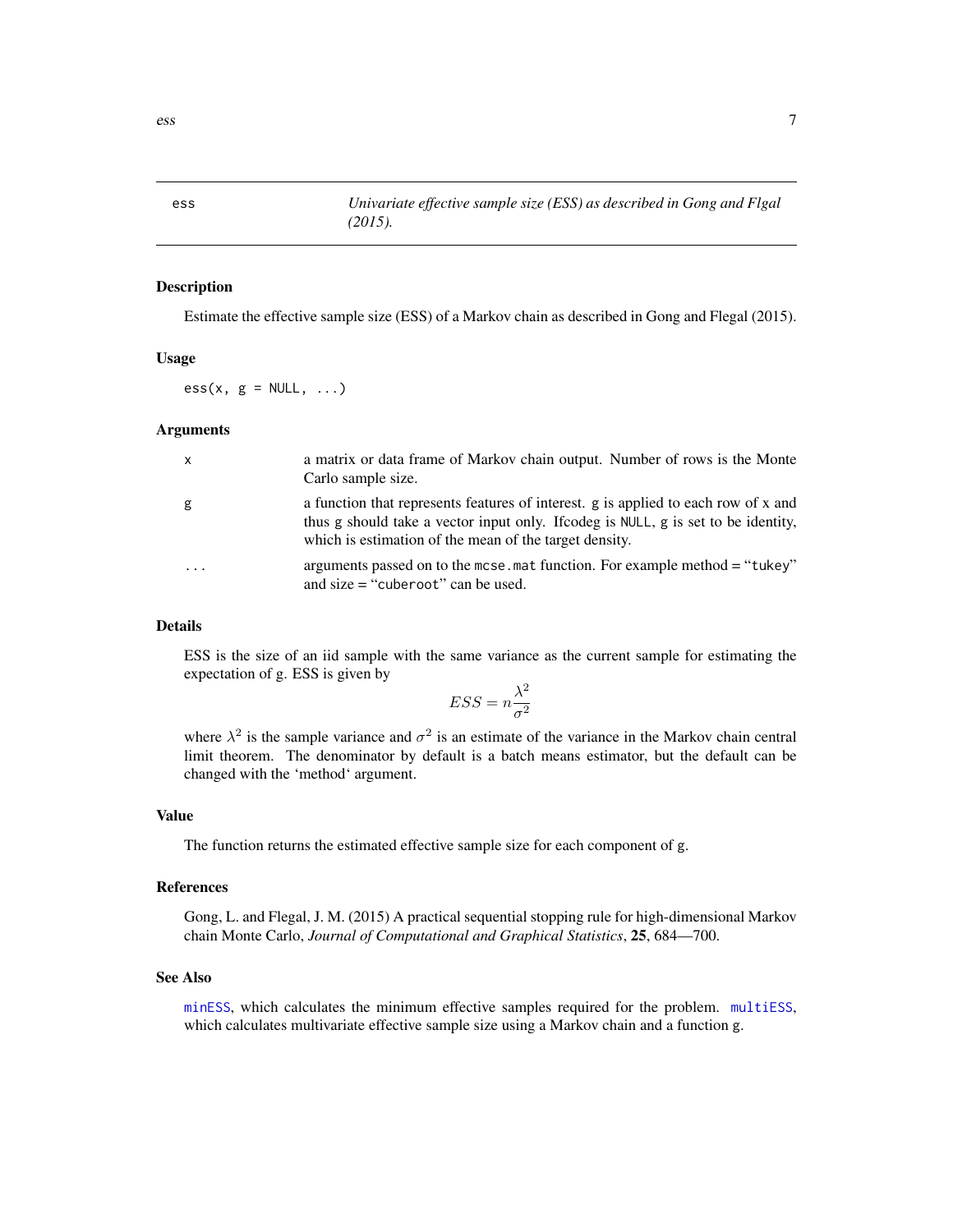<span id="page-7-0"></span>estvssamp *Create a plot that shows how Monte Carlo estimates change with increasing sample size.*

# Description

Create a plot that shows how Monte Carlo estimates change with increasing sample size.

#### Usage

```
estvssamp(x, g = mean, main = "Estimates vs Sample Size", add = FALSE, ...)
```
# Arguments

| $\mathsf{X}$ | a sample vector.                                                                               |
|--------------|------------------------------------------------------------------------------------------------|
| g            | a function such that $E(g(x))$ is the quantity of interest. The default is $g = \text{mean}$ . |
| main         | an overall title for the plot. The default is "Estimates vs Sample Size".                      |
| add          | logical. If TRUE, add to a current plot.                                                       |
| $\cdots$     | additional arguments to the plotting function.                                                 |
|              |                                                                                                |

# Value

NULL

# Examples

```
## Bivariate Normal with mean (mu1, mu2) and covariance sigma
n <- 1e3
mu < -c(2, 50)sigma \leq matrix(c(1, 0.5, 0.5, 1), nrow = 2)
out <- BVN_Gibbs(n, mu, sigma)
estvssamp(out[,1], main = expression(E(x[1]))
```
is.mcmcse *Check if the class of the object is mcmcse*

# Description

Check if the class of the object is mcmcse

# Usage

is.mcmcse(x)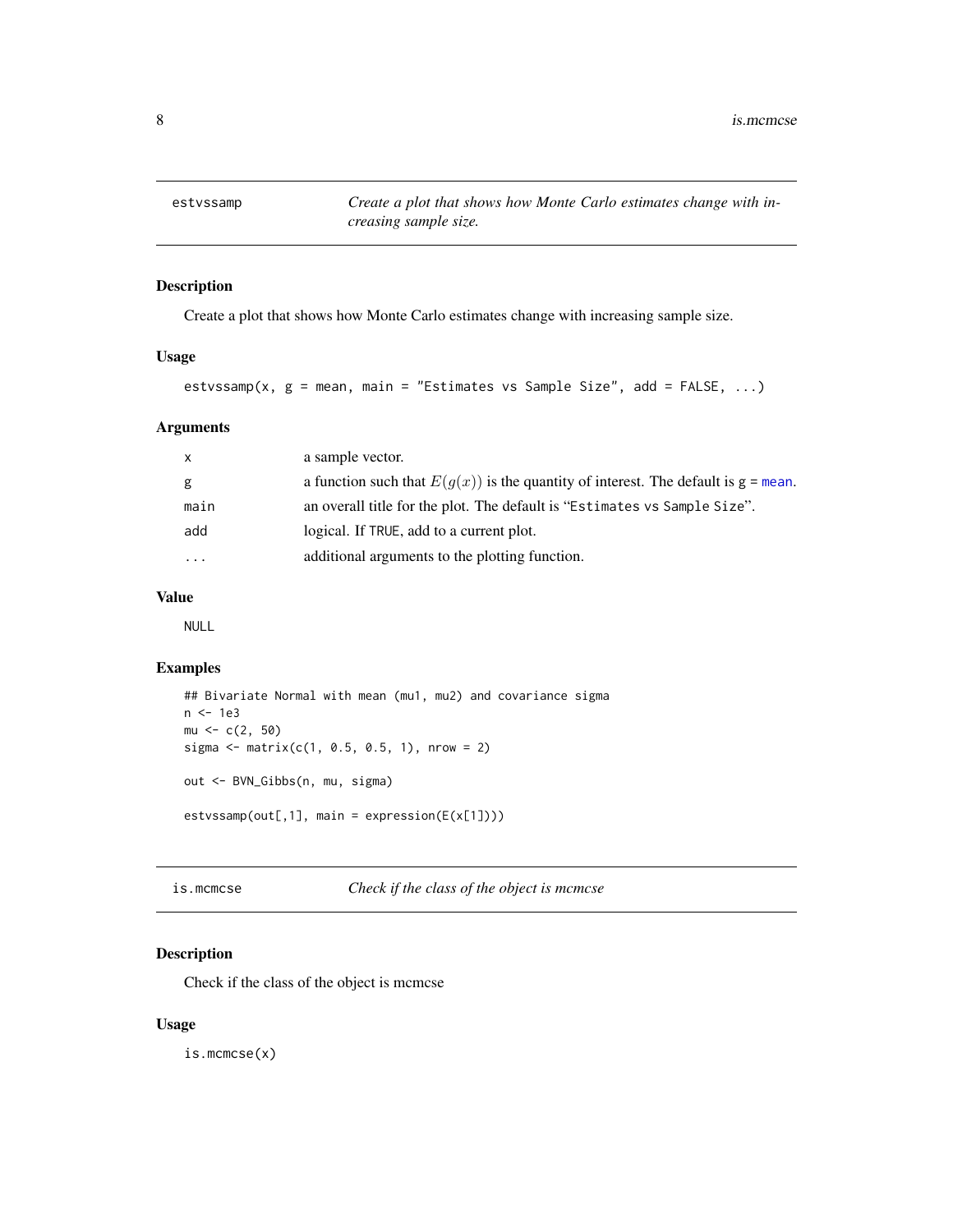<span id="page-8-0"></span>mcse 9

#### Arguments

x The object that is checked to belong to the class mcmcse

# Value

Boolean variable indicating if the input belongs to the class mcmcse

# Examples

```
## Bivariate Normal with mean (mu1, mu2) and covariance sigma
n <- 1e3
mu < -c(2, 50)sigma <- matrix(c(1, 0.5, 0.5, 1), nrow = 2)
out <- BVN_Gibbs(n, mu, sigma)
is.mcmcse(mcse.multi(out))
```
<span id="page-8-1"></span>mcse *Compute Monte Carlo standard errors for expectations.*

# Description

Compute Monte Carlo standard errors for expectations.

# Usage

```
mcse(x, size = NULL, g = NULL, r = 3, method = "bm", warn = FALSE)
```
# Arguments

| x    | a vector of values from a Markov chain of length n.                                                                                                                                                                                                                                                                                                                                  |
|------|--------------------------------------------------------------------------------------------------------------------------------------------------------------------------------------------------------------------------------------------------------------------------------------------------------------------------------------------------------------------------------------|
| size | represents the batch size in "bm" and the truncation point in "bartlett" and<br>"tukey". Default is NULL which implies that an optimal batch size is calcu-<br>lated using the batch Size function. Can take character values of "sqroot" and<br>"cuberoot" or any numeric value between 1 and n/2. "sqroot" means size is<br>$ n^{1/2} $ and "cuberoot" means size is $ n^{1/3} $ . |
| g    | a function such that $E(g(x))$ is the quantity of interest. The default is NULL,<br>which causes the identity function to be used.                                                                                                                                                                                                                                                   |
| r    | The lugsail parameters $(r)$ that converts a lag window into its lugsail equivalent.<br>Larger values of r will typically imply less underestimation of "cov", but higher<br>variability of the estimator. Default is $r = 3$ and $r = 1$ , 2 are also good choices,<br>but will likely underestimation of variance. $r > 5$ is not recommended.                                     |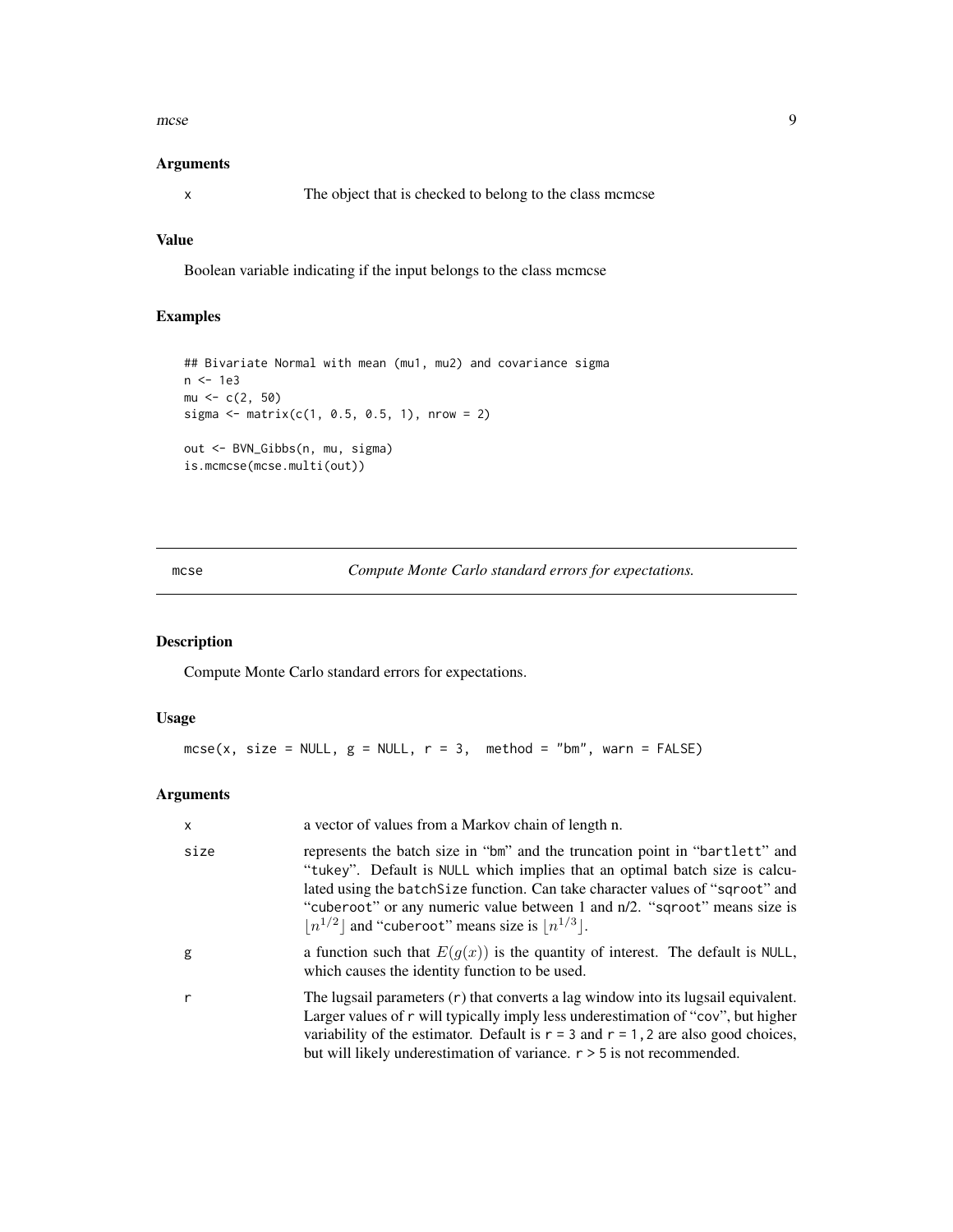<span id="page-9-0"></span>

| method | any of "bm", "obm", "bartlett", "tukey". "bm" represents batch means estima-                                                 |
|--------|------------------------------------------------------------------------------------------------------------------------------|
|        | tor, "obm" represents overlapping batch means estimator with, "bartlett" and                                                 |
|        | "tukey" represents the modified-Bartlett window and the Tukey-Hanning win-                                                   |
|        | dows for spectral variance estimators.                                                                                       |
| warn   | a logical value indicating whether the function should issue a warning if the<br>sample size is too small (less than 1,000). |

#### Value

mcse returns a list with three elements:

| est  | an estimate of $E(g(x))$ .                       |
|------|--------------------------------------------------|
| se   | the Monte Carlo standard error.                  |
| nsim | The number of samples in the input Markov chain. |

#### References

Flegal, J. M. (2012) Applicability of subsampling bootstrap methods in Markov chain Monte Carlo. In Wozniakowski, H. and Plaskota, L., editors, *Monte Carlo and Quasi-Monte Carlo Methods 2010*, pp. 363-372. Springer-Verlag.

Flegal, J. M. and Jones, G. L. (2010) Batch means and spectral variance estimators in Markov chain Monte Carlo. *The Annals of Statistics*, 38, 1034–1070.

Flegal, J. M. and Jones, G. L. (2011) Implementing Markov chain Monte Carlo: Estimating with confidence. In Brooks, S., Gelman, A., Jones, G. L., and Meng, X., editors, *Handbook of Markov Chain Monte Carlo*, pages 175–197. Chapman & Hall/CRC Press.

Doss, C. R., Flegal, J. M., Jones, G. L., and Neath, R. C. (2014). Markov chain Monte Carlo estimation of quantiles. *Electronic Journal of Statistics*, 8, 2448-2478. Jones, G. L., Haran, M., Caffo, B. S. and Neath, R. (2006) Fixed-width output analysis for Markov chain Monte Carlo. *Journal of the American Statistical Association*, 101, 1537–154.

#### See Also

[mcse.mat](#page-11-1), which applies mcse to each column of a matrix or data frame.

[mcse.multi](#page-12-1), for a multivariate estimate of the Monte Carlo standard error.

[mcse.q](#page-14-1) and [mcse.q.mat](#page-16-1), which compute standard errors for quantiles.

```
## Bivariate Normal with mean (mu1, mu2) and covariance sigma
n <- 1e3
mu = c(2, 50)sigma = matrix(c(1, 0.5, 0.5, 1), nrow = 2)out = BVN_Gibbs(n, mu, sigma)
x = out[, 1]mcse(x)
mcse.q(x, 0.1)mcse.q(x, 0.9)
```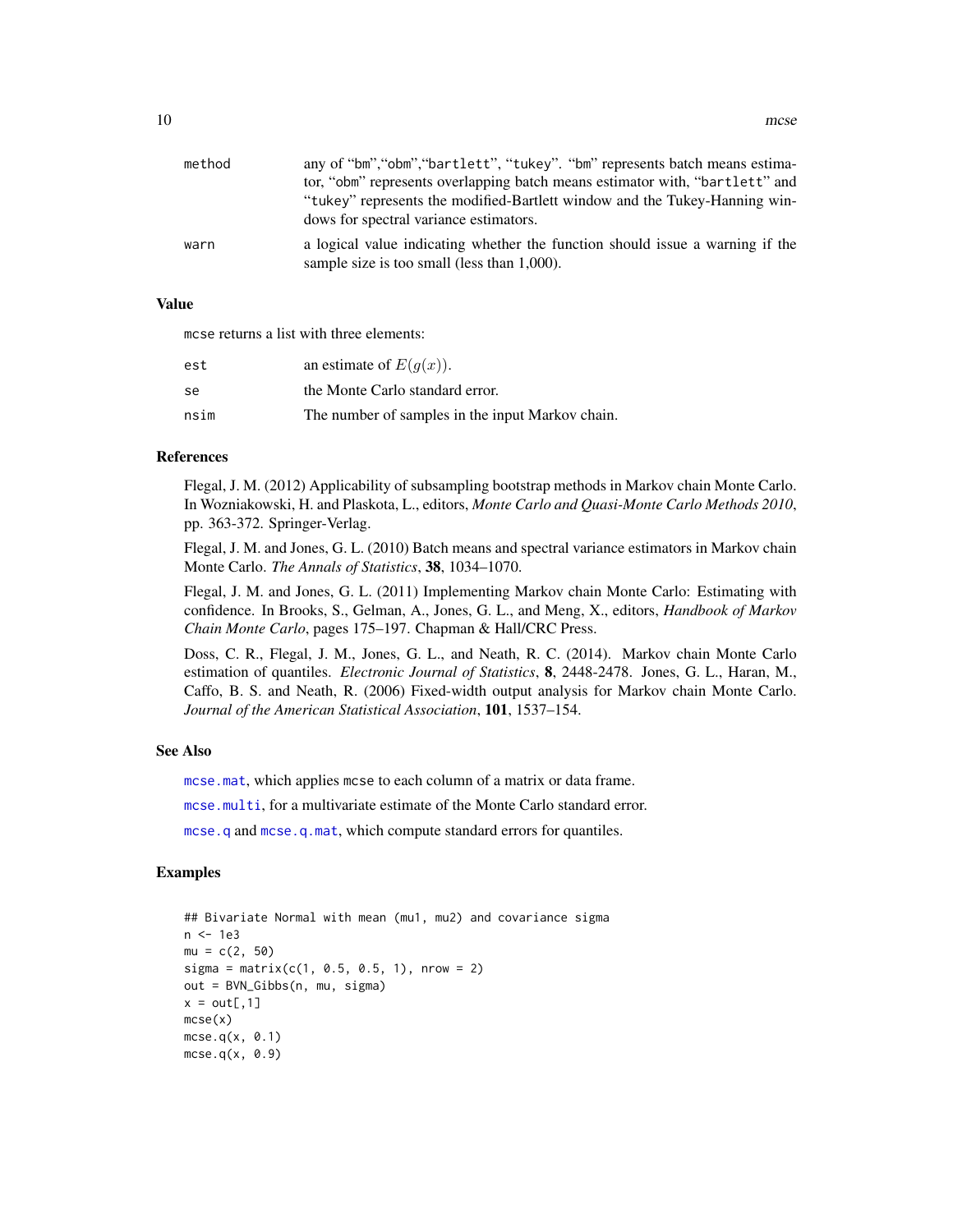# <span id="page-10-0"></span>mcse.initseq 11

# Estimate the mean, 0.1 quantile, and 0.9 quantile with MCSEs using overlapping batch means.

```
mcse(x, method = "obm")mcse.q(x, 0.1, method = "obm")mcse.q(x, 0.9, method = "obm")# Estimate E(x^2) with MCSE using spectral methods.
g = function(x) { x^2 }mcse(x, g = g, method = "tukey")
```
<span id="page-10-1"></span>

| mcse.initseg | Multivariate Monte Carlo standard errors for expectations with the |
|--------------|--------------------------------------------------------------------|
|              | initial sequence method of Dai and Jones (2017)                    |

# Description

Function returns the estimate of the covariance matrix in the Markov Chain central limit theorem using initial sequence method. This method is designed to give an asymptotically conservative estimate of the Monte Carlo standard error.

#### Usage

```
mcse.initseq(x, g = NULL, adjust = FALSE, blather = FALSE)
```
# Arguments

| g<br>is estimation of the mean of the target density.<br>adjust<br>the initial sequence estimator. The default is FALSE.<br>blather<br>if TRUE, outputs under the hood information about the function. | $\mathsf{x}$ | A matrix or data frame of Markov chain output. Number of rows is the Monte<br>Carlo sample size.                                                                           |
|--------------------------------------------------------------------------------------------------------------------------------------------------------------------------------------------------------|--------------|----------------------------------------------------------------------------------------------------------------------------------------------------------------------------|
|                                                                                                                                                                                                        |              | A function that represents features of interest. g is applied to each row of x and<br>thus g should take a vector input only. If g is NULL, g is set to be identity, which |
|                                                                                                                                                                                                        |              | Logical; if TRUE, an adjustment is made to increase slightly the eigenvalues of                                                                                            |
|                                                                                                                                                                                                        |              |                                                                                                                                                                            |

# Value

A list is returned with the following components,

| cov          | a covariance matrix estimate using intial sequence method.                                       |
|--------------|--------------------------------------------------------------------------------------------------|
| cov.adi      | a covariance matrix estimate using adjusted initial sequence method if the input<br>adjust=TRUE. |
| eigen_values | eigen values of the estimate cov.                                                                |
| method       | method used to calculate matrix cov.                                                             |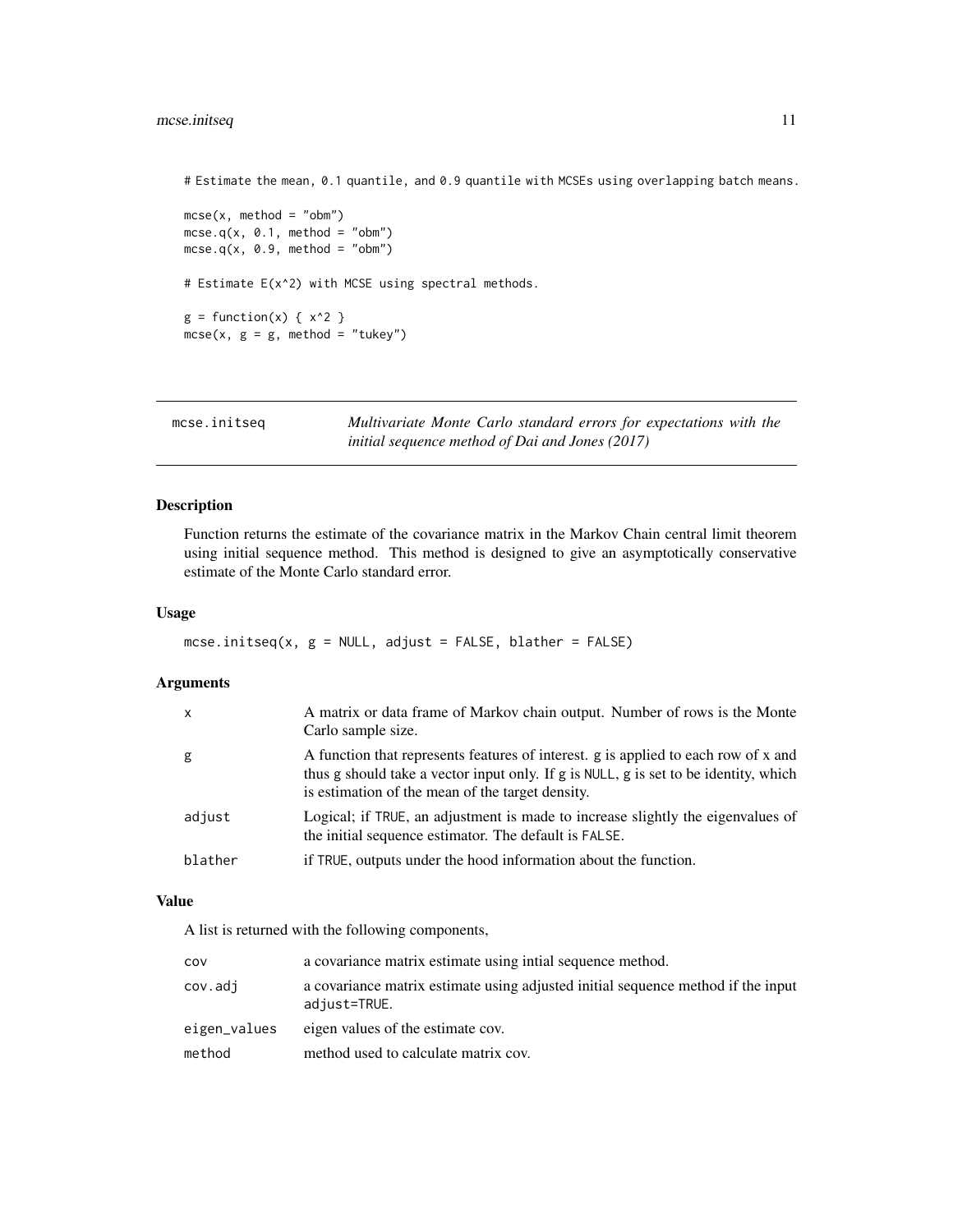<span id="page-11-0"></span> $est$  estimate of  $g(x)$ . nsim number of rows of the input x. Only if blather = TRUE. Adjustment\_Used logical of whether an adjustment was made to the initial sequence estimator. Only if blather = TRUE.

#### References

Dai, N and Jones, G.L. (2017) Multivariate initial sequence estimators in Markov chain Monte Carlo, *Journal of Multivariate Analysis*, 159, 184-199.

#### See Also

[mcse](#page-8-1), which acts on a vector. [mcse.mat](#page-11-1), which applies mcse to each column of a matrix or data frame. [mcse.q](#page-14-1) and [mcse.q.mat](#page-16-1), which compute standard errors for quantiles. mcse.multi, which estimates the covariance matrix in the Markov Chain CLT using batch means or spectral variance methods.

# Examples

```
## Bivariate Normal with mean (mu1, mu2) and covariance sigma
n <- 1e3
mu < -c(2, 50)sigma \leq matrix(c(1, 0.5, 0.5, 1), nrow = 2)
out <- BVN_Gibbs(n, mu, sigma)
out.mcse <- mcse.initseq(x = out)
out.mcse.adj <- mcse.initseq(x = out, adjust = TRUE)
# If we are only estimating the mean of the first component,
# and the second moment of the second component
g \leftarrow function(x) return(c(x[1], x[2]^2))out.g.mcse \leq mcse.initseq(x = out, g = g)
```
<span id="page-11-1"></span>mcse.mat *Apply* mcse *to each column of the MCMC samples.*

#### Description

Apply mcse to each column of the MCMC samples.

#### Usage

```
mcse.mat(x, size = NULL, g = NULL, method = "bm", r = 3)
```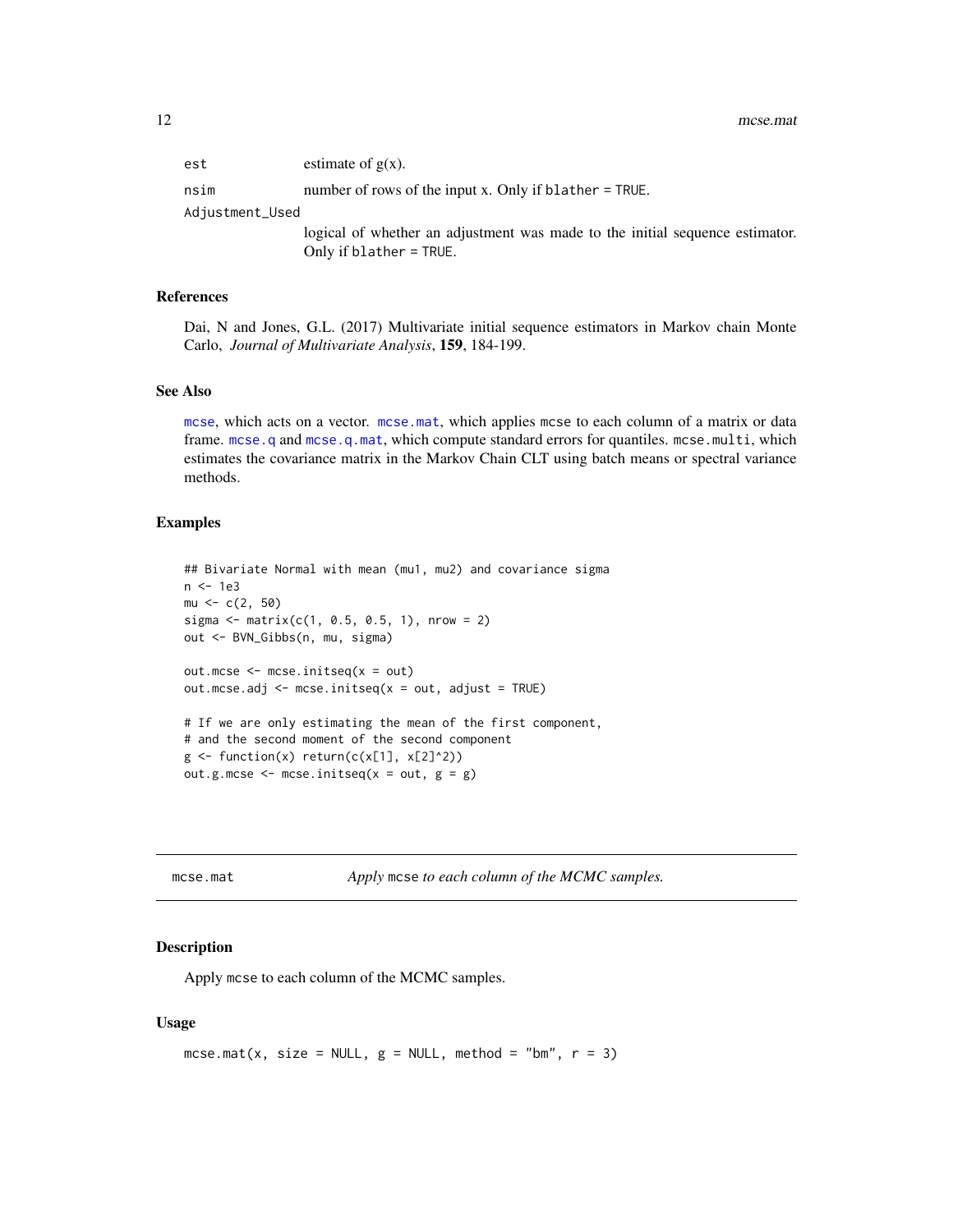#### <span id="page-12-0"></span>mcse.multi and the contract of the contract of the contract of the contract of the contract of the contract of the contract of the contract of the contract of the contract of the contract of the contract of the contract of

#### Arguments

| $\times$ | a matrix of values from a Markov chain of size n x p.                                                                                                                                                                                                                                                                                                                                |
|----------|--------------------------------------------------------------------------------------------------------------------------------------------------------------------------------------------------------------------------------------------------------------------------------------------------------------------------------------------------------------------------------------|
| size     | represents the batch size in "bm" and the truncation point in "bartlett" and<br>"tukey". Default is NULL which implies that an optimal batch size is calcu-<br>lated using the batch Size function. Can take character values of "sqroot" and<br>"cuberoot" or any numeric value between 1 and n/2. "sqroot" means size is<br>$ n^{1/2} $ and "cuberoot" means size is $ n^{1/3} $ . |
| g        | a function such that $E(g(x))$ is the quantity of interest. The default is NULL,<br>which causes the identity function to be used.                                                                                                                                                                                                                                                   |
| method   | any of "bm", "obm", "bartlett", "tukey". "bm" represents batch means estima-<br>tor, "obm" represents overlapping batch means estimator with, "bartlett" and<br>"tukey" represents the modified-Bartlett window and the Tukey-Hanning win-<br>dows for spectral variance estimators.                                                                                                 |
| r        | The lugsail parameters $(r)$ that converts a lag window into its lugsail equivalent.<br>Larger values of r will typically imply less underestimation of "cov", but higher<br>variability of the estimator. Default is $r = 3$ and $r = 1$ , 2 are also good choices<br>although may lead to underestimates of the variance. $r > 5$ is not recommended.                              |

### Value

mcse.mat returns a matrix with  $ncol(x)$  rows and two columns. The row names of the matrix are the same as the column names of x. The column names of the matrix are "est" and "se". The jth row of the matrix contains the result of applying mcse to the jth column of x.

# See Also

[mcse](#page-8-1), which acts on a vector.

[mcse.multi](#page-12-1), for a multivariate estimate of the Monte Carlo standard error.

[mcse.q](#page-14-1) and [mcse.q.mat](#page-16-1), which compute standard errors for quantiles.

<span id="page-12-1"></span>mcse.multi *Multivariate Monte Carlo standard errors for expectations.*

#### Description

Function returns the estimate of the covariance matrix in the Markov Chain CLT using batch means or spectral variance methods (with different lag windows). The function also returns the Monte Carlo estimate.

#### Usage

```
mcse.multi(x, method = "bm", r = 3, size = NULL, g = NULL,
                  adjust = TRUE, blather = FALSE)
```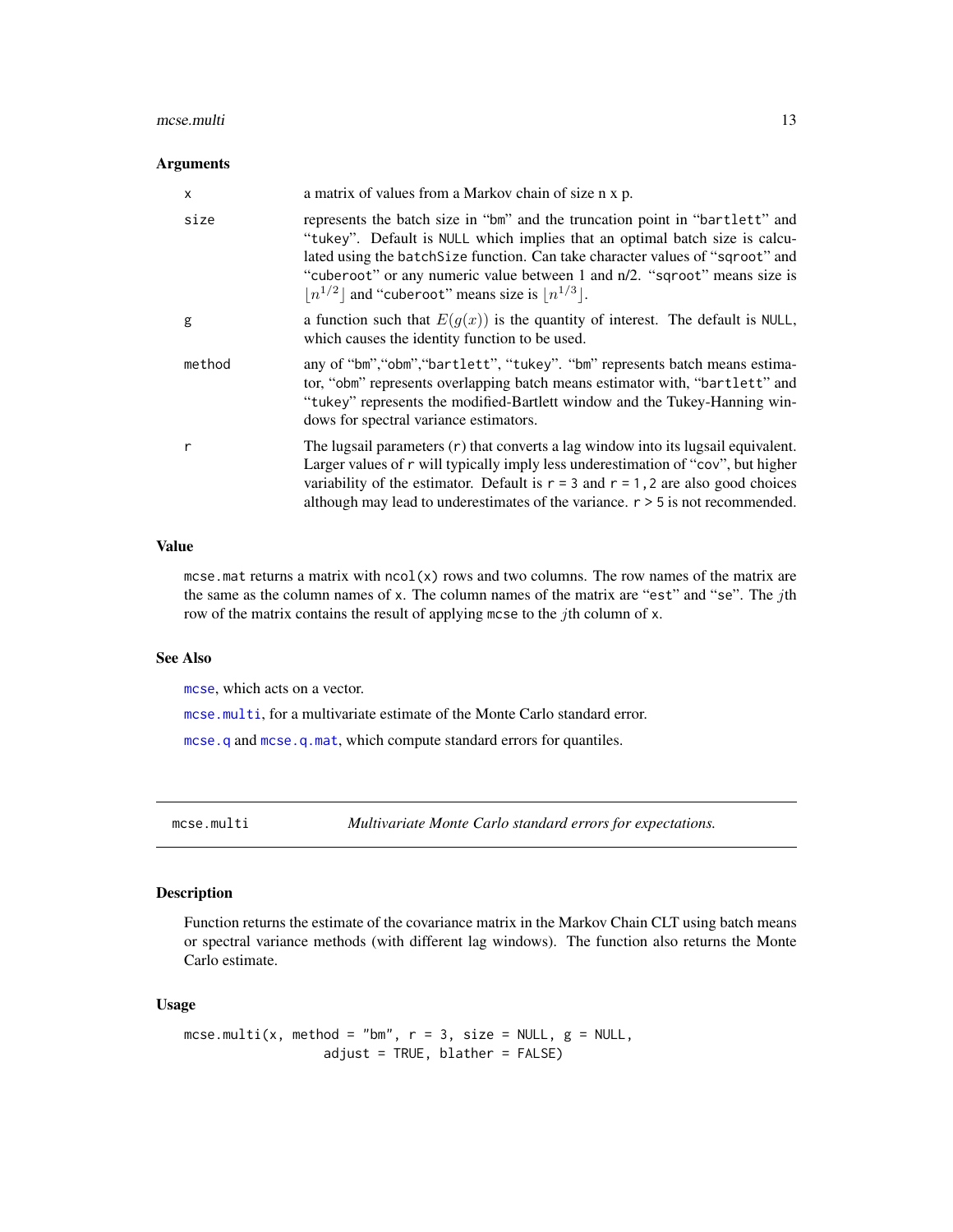# Arguments

| X       | A matrix or data frame of Markov chain output. Number of rows is the Monte<br>Carlo sample size.                                                                                                                                                                                                                                                                                                                  |
|---------|-------------------------------------------------------------------------------------------------------------------------------------------------------------------------------------------------------------------------------------------------------------------------------------------------------------------------------------------------------------------------------------------------------------------|
| method  | Any of "bm", "obm", "bartlett", "tukey". "bm" represents batch means estima-<br>tor, "obm" represents the overlapping batch means estimator, and "bartlett"<br>and "tukey" represent the modified-Bartlett window and the Tukey-Hanning<br>windows for the spectral variance estimators.                                                                                                                          |
| r       | The lugsail parameters $(r)$ that converts a lag window into its lugsail equivalent.<br>Larger values of r will typically imply less underestimation of "cov", but higher<br>variability of the estimator. Default is $r = 3$ and $r = 1$ , 2 are good choices. $r > 5$<br>is not recommended.                                                                                                                    |
| size    | Represents the batch size in "bm" and the truncation point in "bartlett" and<br>"tukey". Default is NULL which implies that an optimal batch size is calcu-<br>lated using the batch Size function. Can take character values of "sqroot" and<br>"cuberoot" or any numeric value between 1 and n/2. "sqroot" means size is<br>floor( $n^{\wedge}(1/2)$ ) and "cuberoot" means size is floor( $n^{\wedge}(1/3)$ ). |
| g       | A function that represents features of interest. g is applied to each row of x and<br>thus g should take a vector input only. If g is NULL, g is set to be identity, which<br>is estimation of the mean of the target density.                                                                                                                                                                                    |
| adjust  | Defaults to TRUE. logical for whether the matrix should automatically be ad-<br>justed if unstable.                                                                                                                                                                                                                                                                                                               |
| blather | If TRUE, returns under-the-hood workings of the package.                                                                                                                                                                                                                                                                                                                                                          |

#### Value

A list is returned with the following components,

| COV             | a covariance matrix estimate.        |
|-----------------|--------------------------------------|
| est             | estimate of $g(x)$ .                 |
| nsim            | number of rows of the input x.       |
| eigen_values    | eigen values of the estimate cov.    |
| method          | method used to calculate matrix cov. |
| size            | value of size used to calculate cov. |
| Adjustment_Used |                                      |
|                 |                                      |

whether an adjustment was used to calculate cov.

# References

Vats, D., Flegal, J. M., and, Jones, G. L Multivariate output analysis for Markov chain Monte Carlo, *Biometrika*, 106, 321—337.

Vats, D., Flegal, J. M., and, Jones, G. L. (2018) Strong Consistency of multivariate spectral variance estimators for Markov chain Monte Carlo, *Bernoulli*, 24, 1860—1909.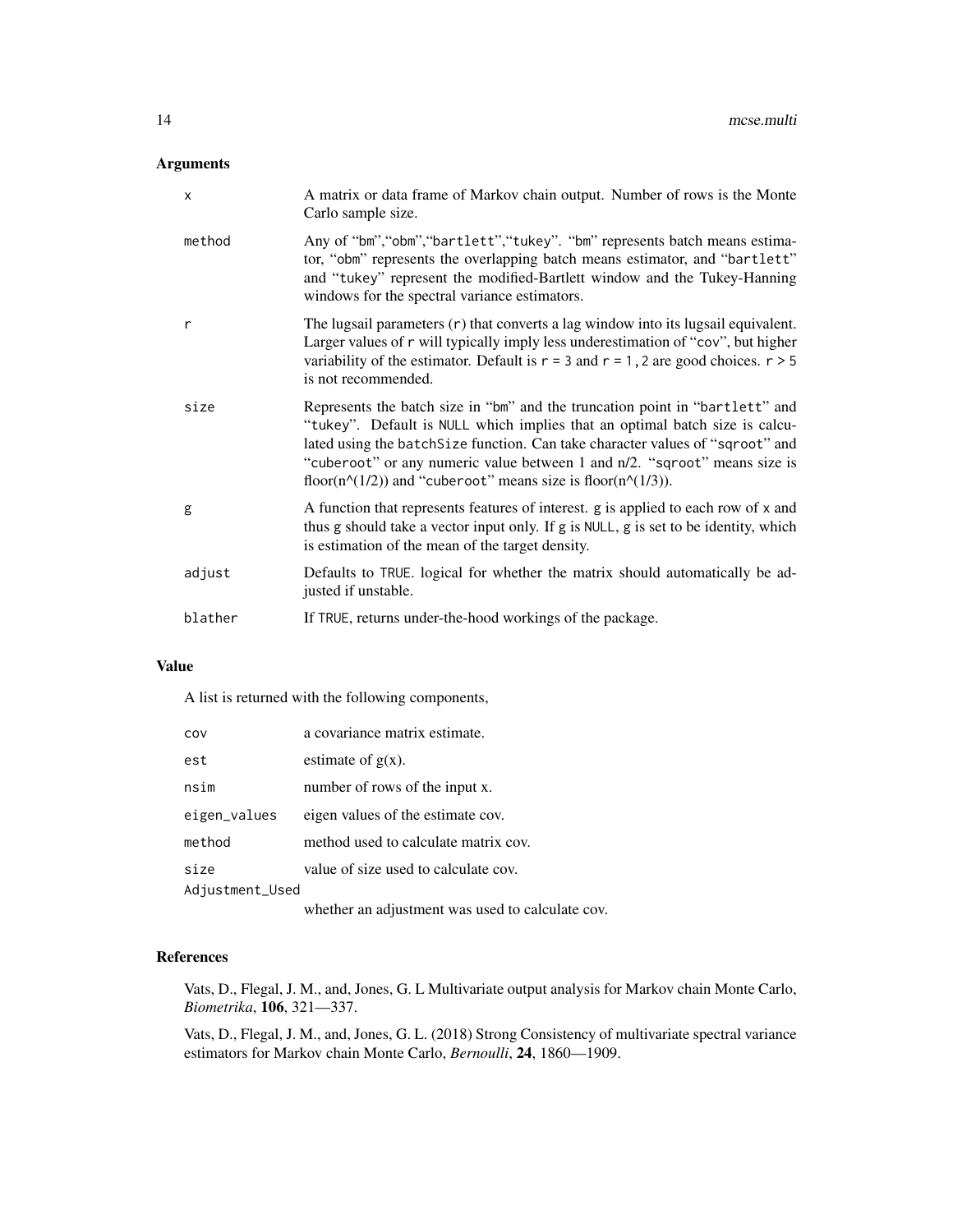#### <span id="page-14-0"></span> $\text{mcse}.q$  15

# See Also

[batchSize](#page-3-1), which computes an optimal batch size. [mcse.initseq](#page-10-1), which computes an initial sequence estimator. [mcse](#page-8-1), which acts on a vector. [mcse.mat](#page-11-1), which applies mcse to each column of a matrix or data frame. [mcse.q](#page-14-1) and [mcse.q.mat](#page-16-1), which compute standard errors for quantiles.

#### Examples

```
## Bivariate Normal with mean (mu1, mu2) and covariance sigma
n <- 1e3
mu < -c(2, 50)sigma <- matrix(c(1, 0.5, 0.5, 1), nrow = 2)
out <- BVN_Gibbs(n, mu, sigma)
mcse.bm <- mcse.multi(x = out)
mcse.tuk <- mcse.multi(x = out, method = "tukey")
# If we are only estimating the mean of the first component,
# and the second moment of the second component
g \leftarrow function(x) return(c(x[1], x[2]^2))mcse \leq mcse.multi(x = out, g = g)
```
<span id="page-14-1"></span>mcse.q *Compute Monte Carlo standard errors for quantiles.*

# Description

Compute Monte Carlo standard errors for quantiles.

#### Usage

```
mcse.q(x, q, size = NULL, g = NULL, method = c("bm", "obm", "sub"), warn = FALSE)
```
### Arguments

| $\mathsf{x}$ | a vector of values from a Markov chain.                                                                                                                                                           |
|--------------|---------------------------------------------------------------------------------------------------------------------------------------------------------------------------------------------------|
| q            | the quantile of interest.                                                                                                                                                                         |
| size         | the batch size. The default value is "sqroot", which uses the square root of the<br>sample size. A numeric value may be provided if "sqroot" is not satisfactory.                                 |
| g            | a function such that the $q$ th quantile of the univariate distribution function of<br>$g(x)$ is the quantity of interest. The default is NULL, which causes the identity<br>function to be used. |
| method       | the method used to compute the standard error. This is one of "bm" (batch<br>means, the default), "obm" (overlapping batch means), or "sub" (subsampling<br>bootstrap).                           |
| warn         | a logical value indicating whether the function should issue a warning if the<br>sample size is too small (less than 1,000).                                                                      |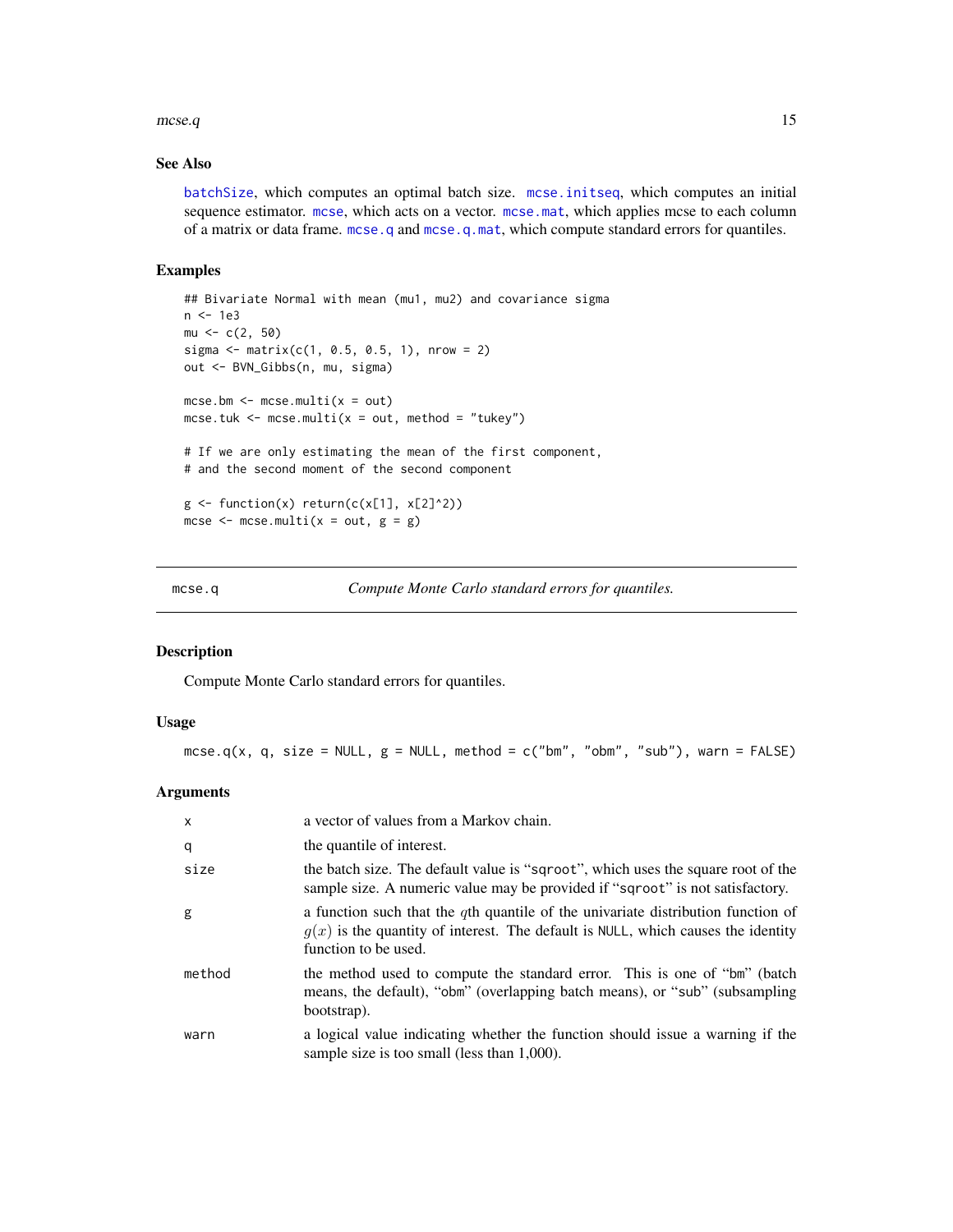<span id="page-15-0"></span>16 mcse.q

#### Value

mcse.q returns a list with three elements:

| est  | an estimate of the qth quantile of the univariate distribution function of $q(x)$ . |
|------|-------------------------------------------------------------------------------------|
| se   | the Monte Carlo standard error.                                                     |
| nsim | The number of samples in the input Markov chain.                                    |

#### References

Flegal, J. M. (2012) Applicability of subsampling bootstrap methods in Markov chain Monte Carlo. In Wozniakowski, H. and Plaskota, L., editors, *Monte Carlo and Quasi-Monte Carlo Methods 2010* (to appear). Springer-Verlag.

Flegal, J. M. and Jones, G. L. (2010) Batch means and spectral variance estimators in Markov chain Monte Carlo. *The Annals of Statistics*, 38, 1034–1070.

Flegal, J. M. and Jones, G. L. (2011) Implementing Markov chain Monte Carlo: Estimating with confidence. In Brooks, S., Gelman, A., Jones, G. L., and Meng, X., editors, *Handbook of Markov Chain Monte Carlo*, pages 175–197. Chapman & Hall/CRC Press.

Doss, C. R., Flegal, J. M., Jones, G. L., and Neath, R. C. (2014). Markov chain Monte Carlo estimation of quantiles. *Electronic Journal of Statistics*, 8, 2448-2478. Jones, G. L., Haran, M., Caffo, B. S. and Neath, R. (2006) Fixed-width output analysis for Markov chain Monte Carlo. *Journal of the American Statistical Association*, 101, 1537–154 .

#### See Also

[mcse.q.mat](#page-16-1), which applies mcse.q to each column of a matrix or data frame.

[mcse](#page-8-1) and [mcse.mat](#page-11-1), which compute standard errors for expectations.

```
## Bivariate Normal with mean (mu1, mu2) and covariance sigma
n <- 1e3
mu < -c(2, 50)sigma <- matrix(c(1, 0.5, 0.5, 1), nrow = 2)
out <- BVN_Gibbs(n, mu, sigma)
x \leftarrow out[, 1]# Estimate the mean, 0.1 quantile, and 0.9 quantile with MCSEs using batch means.
mcse(x)
mcse.q(x, 0.1)
mcse.q(x, 0.9)# Estimate the mean, 0.1 quantile, and 0.9 quantile with MCSEs using overlapping batch means.
mcse(x, method = "obm")mcse.q(x, 0.1, method = "obm")mcse.q(x, 0.9, method = "obm")
```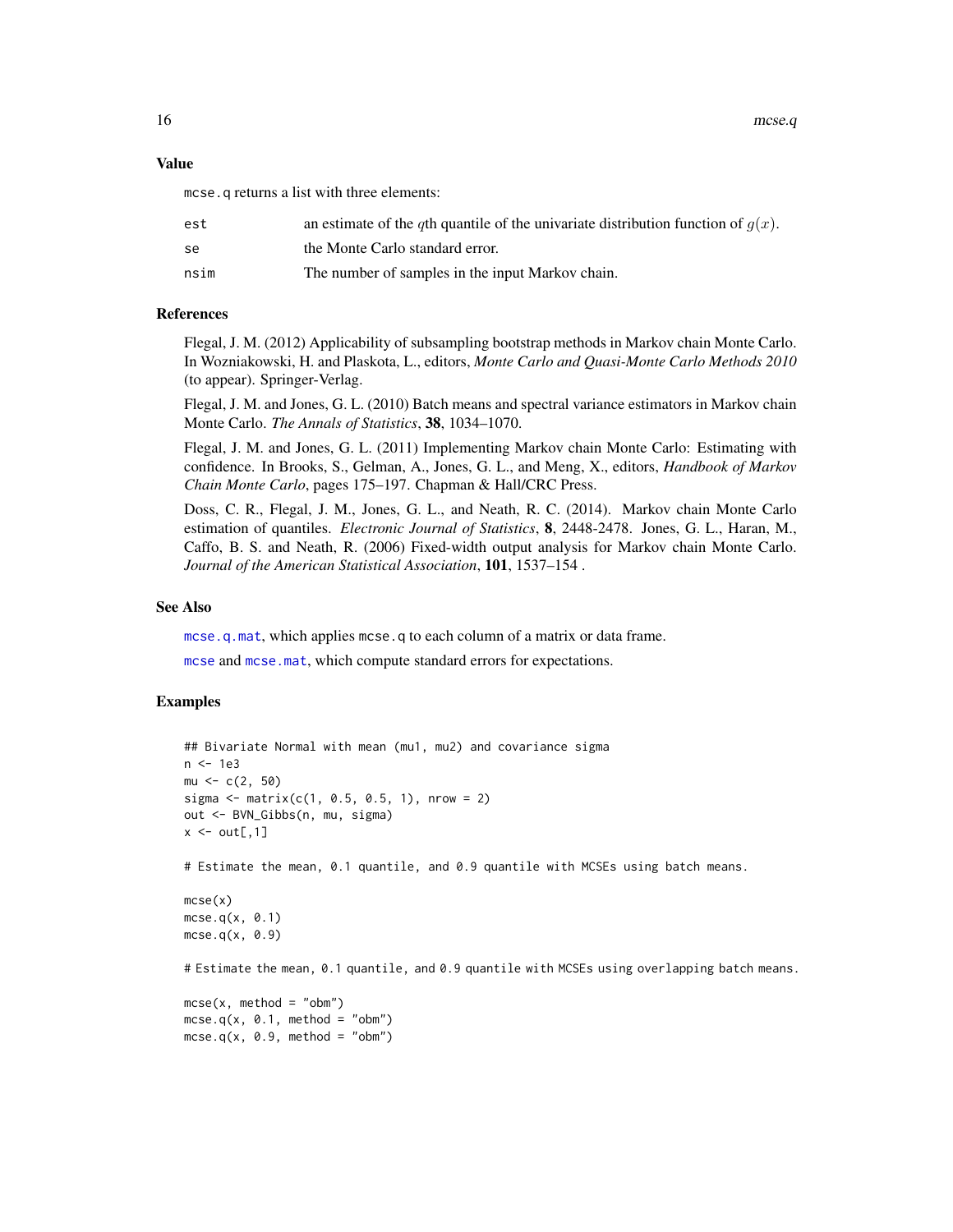# <span id="page-16-0"></span>mcse.q.mat 17

```
# Estimate E(x^2) with MCSE using spectral methods.
g \leftarrow function(x) \{ x^2 \}mcse(x, g = g, method = "tukey")
```
<span id="page-16-1"></span>

| $m$ cse.q.mat |  |
|---------------|--|
|---------------|--|

Apply mcse.q to each column of a matrix or data frame of MCMC *samples.*

# Description

Apply mcse.q to each column of a matrix or data frame of MCMC samples.

#### Usage

mcse.q.mat(x, q, size = NULL,  $g =$  NULL, method = c("bm", "obm", "sub"))

# Arguments

| $\mathsf{x}$ | a matrix or data frame with each row being a draw from the multivariate distri-<br>bution of interest.                                                                                                                                           |
|--------------|--------------------------------------------------------------------------------------------------------------------------------------------------------------------------------------------------------------------------------------------------|
| q            | the quantile of interest.                                                                                                                                                                                                                        |
| size         | the batch size. The default value is "sqroot", which uses the square root of<br>the sample size. "cuberoot" will cause the function to use the cube root of the<br>sample size. A numeric value may be provided if "sqroot" is not satisfactory. |
| g            | a function such that the $q$ th quantile of the univariate distribution function of<br>$g(x)$ is the quantity of interest. The default is NULL, which causes the identity<br>function to be used.                                                |
| method       | the method used to compute the standard error. This is one of "bm" (batch<br>means, the default), "obm" (overlapping batch means), or "sub" (subsampling<br>bootstrap).                                                                          |

### Value

mcse.q.mat returns a matrix with  $ncol(x)$  rows and two columns. The row names of the matrix are the same as the column names of x. The column names of the matrix are "est" and "se". The jth row of the matrix contains the result of applying mcse.q to the jth column of  $x$ .

#### See Also

[mcse.q](#page-14-1), which acts on a vector.

[mcse](#page-8-1) and [mcse.mat](#page-11-1), which compute standard errors for expectations.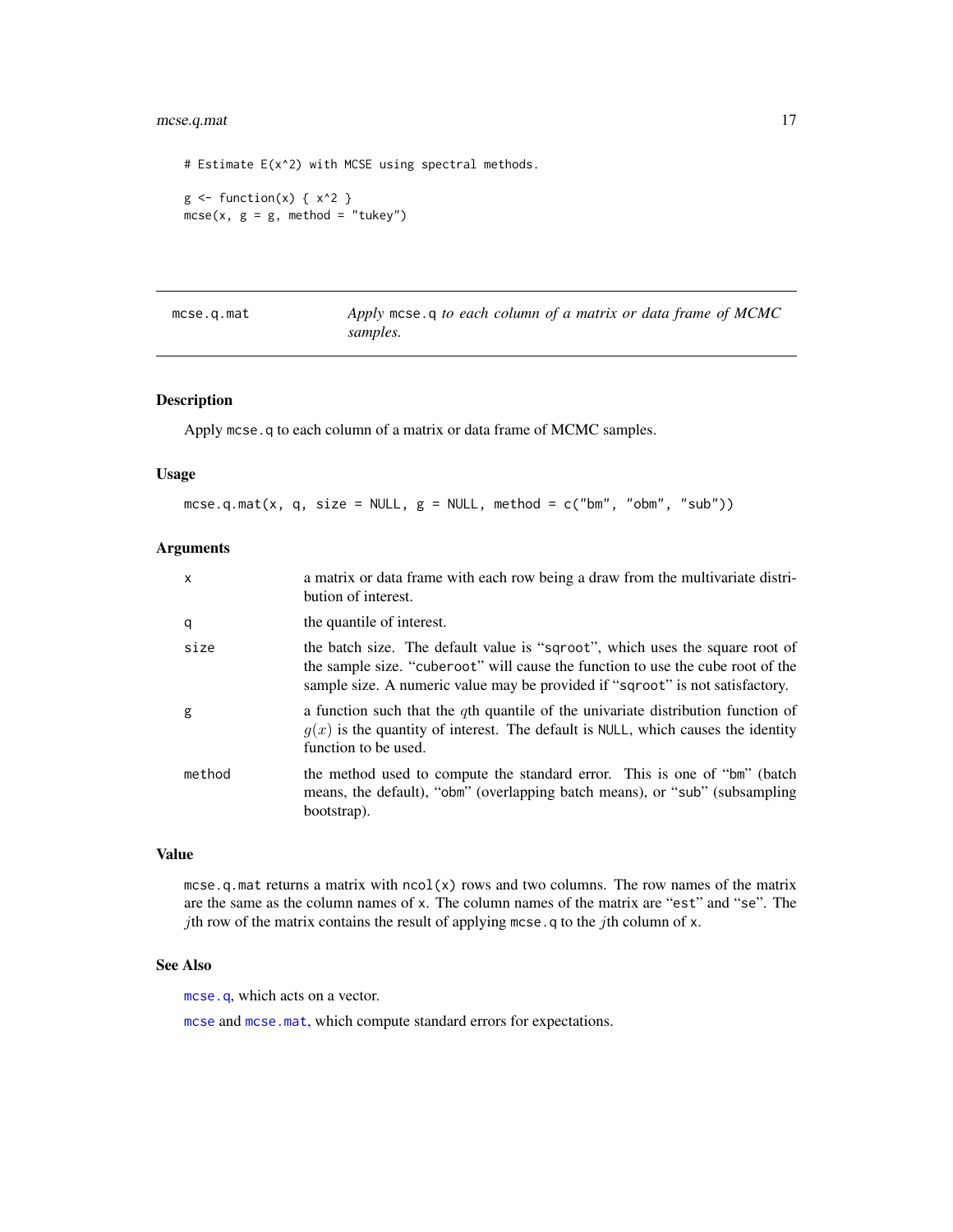<span id="page-17-0"></span>18 minESS

<span id="page-17-1"></span>minESS *Minimum effective sample size required for stable estimation as described in Vats et al. (2015)*

#### Description

The function calculates the minimum effective sample size required for a specified relative tolerance level. This function can also calculate the relative precision in estimation for a given estimated effective sample size.

#### Usage

 $minESS(p, alpha = .05,eps = .05, ess = NULL)$ 

#### Arguments

| D.    | dimension of the estimation problem.                                     |
|-------|--------------------------------------------------------------------------|
| alpha | Confidence level.                                                        |
| eps   | Tolerance level. The eps value is ignored is ess is not NULL.            |
| ess   | Estimated effective sample size. Usually the output value from multiESS. |

# Details

The minimum effective samples required when estimating a vector of length p, with  $100(1 - \alpha)\%$ confidence and tolerance of  $\epsilon$  is

$$
mESS \ge \frac{2^{2/p}\pi}{(p\Gamma(p/2))^{2/p}} \frac{\chi^2_{1-\alpha,p}}{\epsilon^2}.
$$

The above equality can also be used to get  $\epsilon$  from an already obtained estimate of mESS.

#### Value

By default function returns the minimum effective sample required for a given eps tolerance. If ess is specified, then the value returned is the eps corresponding to that ess.

### References

Gong, L., and Flegal, J. M. A practical sequential stopping rule for high-dimensional Markov chain Monte Carlo. *Journal of Computational and Graphical Statistics*, 25, 684—700.

Vats, D., Flegal, J. M., and, Jones, G. L Multivariate output analysis for Markov chain Monte Carlo, *Biometrika*, 106, 321—337.

#### See Also

[multiESS](#page-18-1), which calculates multivariate effective sample size using a Markov chain and a function g. [ess](#page-6-1) which calculates univariate effective sample size using a Markov chain and a function g.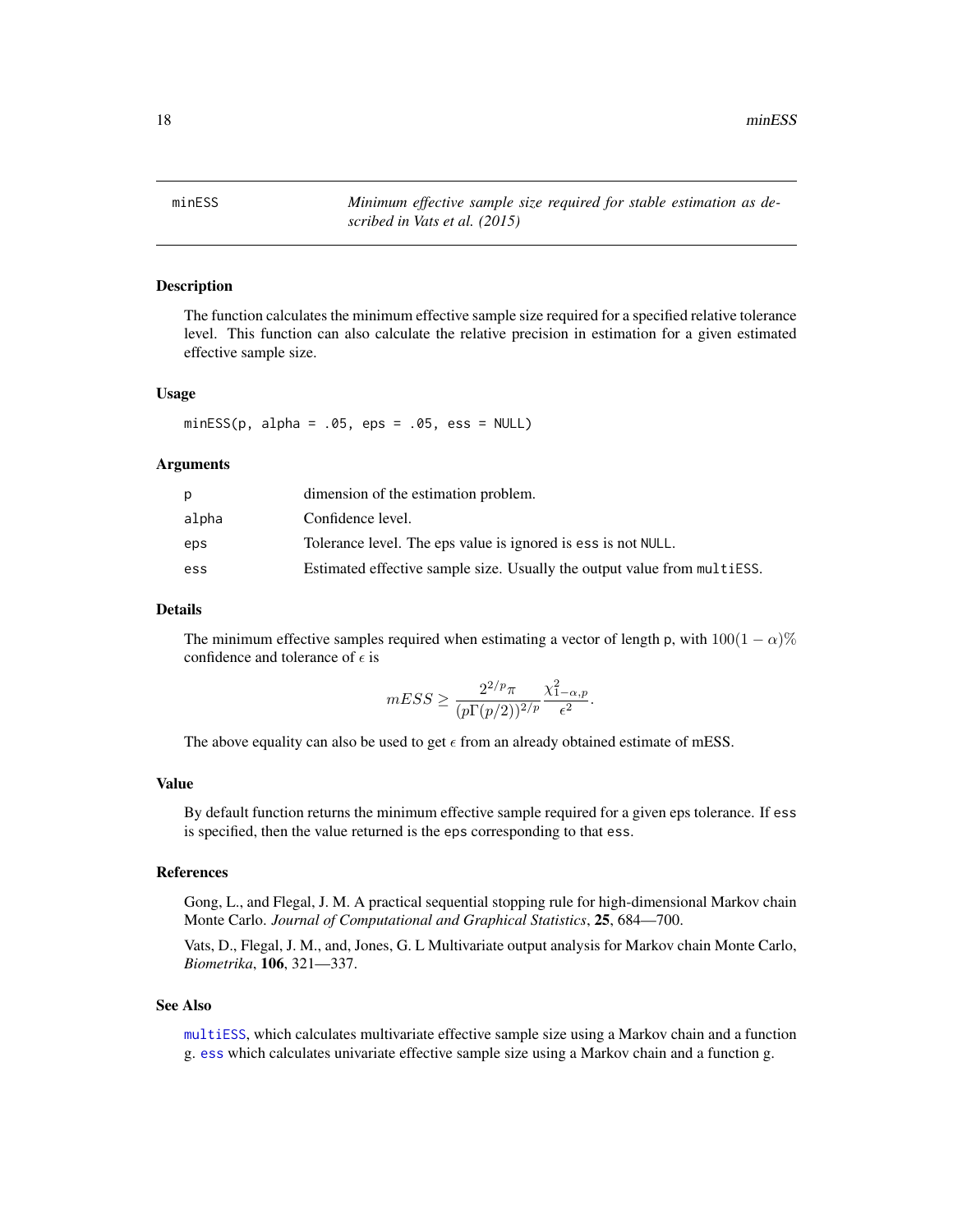#### <span id="page-18-0"></span>multiESS and the state of the state of the state of the state of the state of the state of the state of the state of the state of the state of the state of the state of the state of the state of the state of the state of t

# Examples

 $minESS(p = 5)$ 

<span id="page-18-1"></span>

| multiESS | Effective Sample Size of a multivariate Markov chain as described in |
|----------|----------------------------------------------------------------------|
|          | <i>Vats et al.</i> (2015).                                           |

# Description

Calculate the effective sample size of the Markov chain, using the multivariate dependence structure of the process.

# Usage

multiESS( $x$ , covmat = NULL,  $g =$  NULL, ...)

# Arguments

| x          | a matrix or data frame of Markov chain output. Number of rows is the Monte<br>Carlo sample size.                                                                                                                               |
|------------|--------------------------------------------------------------------------------------------------------------------------------------------------------------------------------------------------------------------------------|
| covmat     | optional matrix estimate obtained using mcse.multior mcse.initseq.                                                                                                                                                             |
| g          | a function that represents features of interest. g is applied to each row of x and<br>thus g should take a vector input only. If g is NULL, g is set to be identity, which<br>is estimation of the mean of the target density. |
| $\ddots$ . | arguments for mose multi function. Don't use this if a suitable matrix estimate<br>from mcse.multi or mcse.initseq is already obtained.                                                                                        |

# Details

Effective sample size is the size of an iid sample with the same variance as the current sample. ESS is given by

$$
ESS = n \frac{|\Lambda|^{1/p}}{|\Sigma|^{1/p}},
$$

where  $\Lambda$  is the sample covariance matrix for g and  $\Sigma$  is an estimate of the Monte Carlo standard error for g.

# Value

The function returns the estimated effective sample size.

#### References

Vats, D., Flegal, J. M., and, Jones, G. L Multivariate output analysis for Markov chain Monte Carlo, *Biometrika*, 106, 321—337.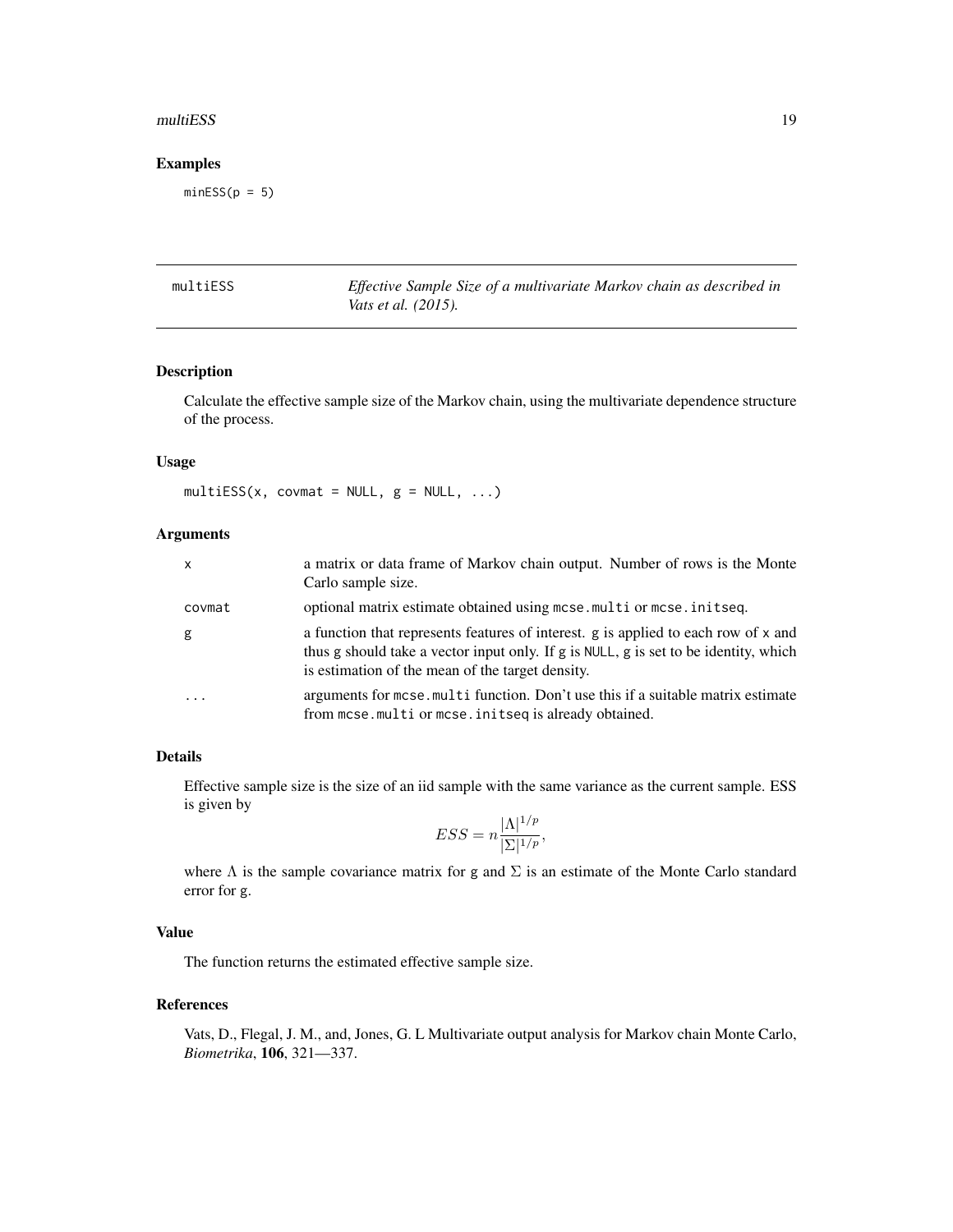# <span id="page-19-0"></span>See Also

[minESS](#page-17-1), which calculates the minimum effective samples required for the problem. [ess](#page-6-1) which calculates univariate effective sample size using a Markov chain and a function g.

# Examples

```
## Bivariate Normal with mean (mu1, mu2) and covariance sigma
n <- 1e3
mu < -c(2, 50)sigma <- matrix(c(1, 0.5, 0.5, 1), nrow = 2)
out <- BVN_Gibbs(n, mu, sigma)
```
multiESS(out)